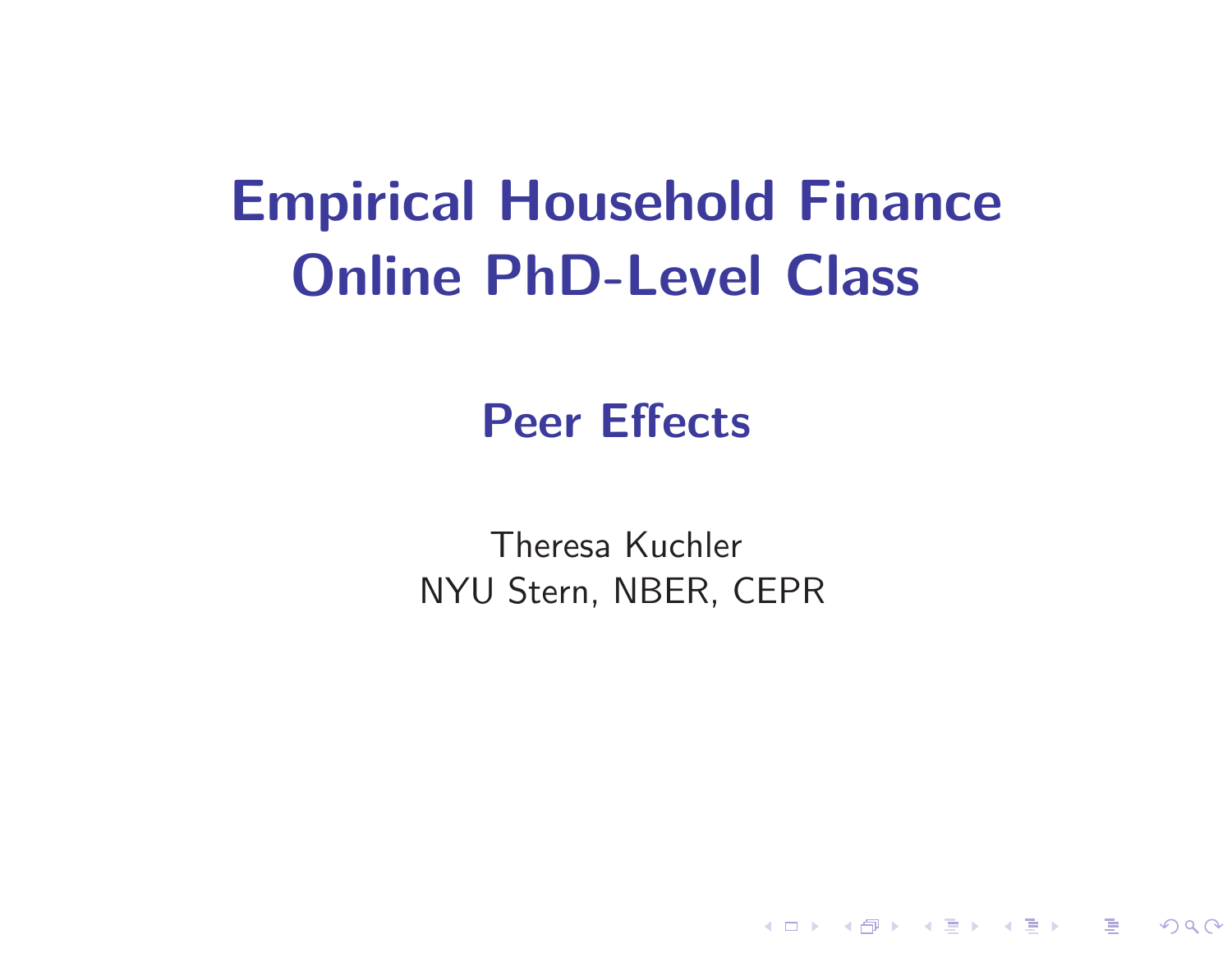#### **Plan For Today**

• Some observations on today's topic:

**Peer Effects in Household Finance**

- Two research projects:
	- **Peer Effects in Product Adoption** $\rightarrow$ Example of large micro-data
	- **Social Connectedness Index** $\rightarrow$ Introduce data on social connectedness

K ロ ▶ K 個 ▶ K ミ ▶ K ミ ▶ │ 트 │ K 9 Q Q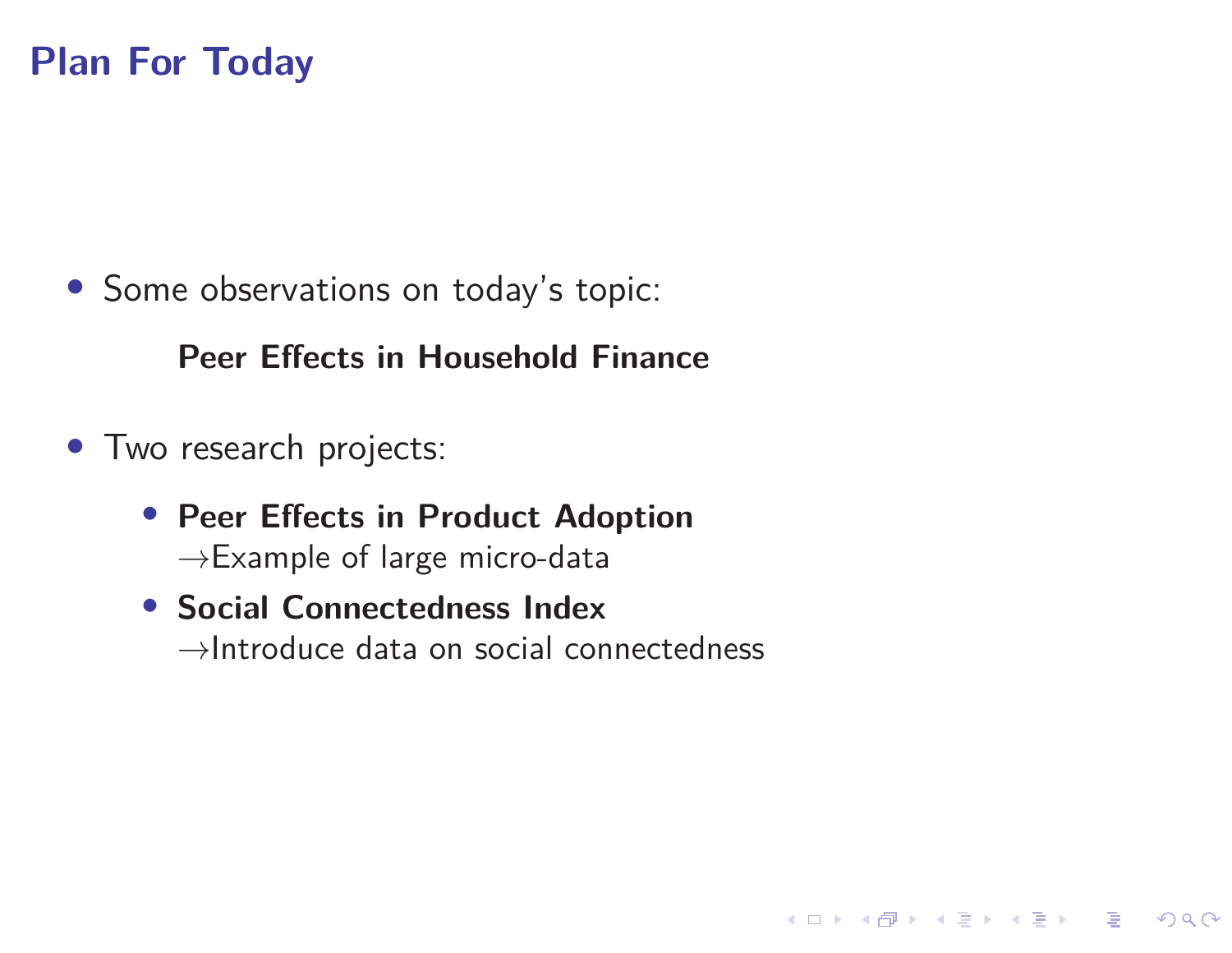#### **Peer Effects in Household Finance**

- Social interactions and peer effects likely important in householdfinance decisions
	- Inexperienced individuals
	- Expert advice limited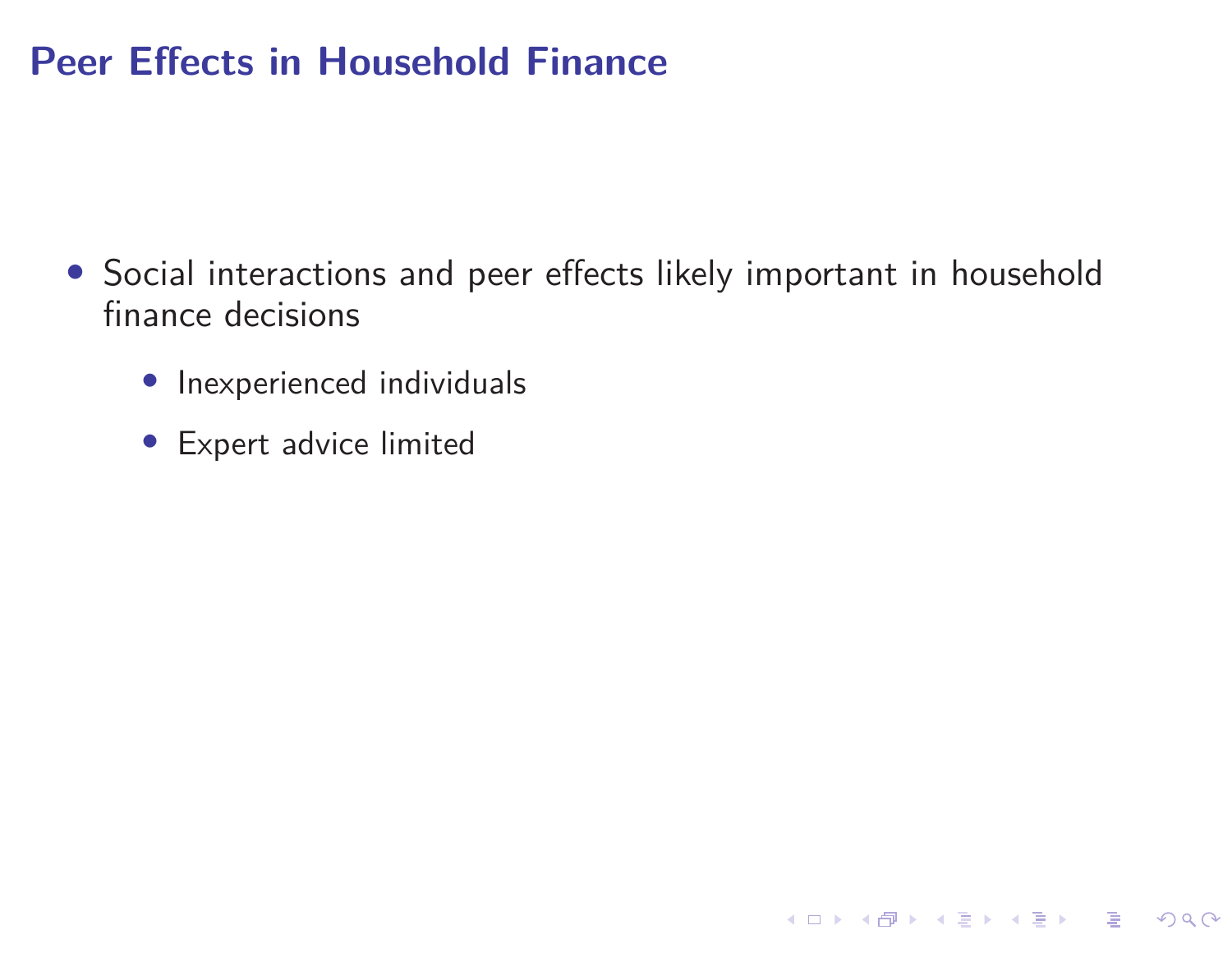#### **Peer Effects in Household Finance**

• Social interactions and peer effects likely important in householdfinance decisions

K ロ ▶ K 個 ▶ K ミ ▶ K ミ ▶ │ 트 │ K 9 Q Q

- Inexperienced individuals
- Expert advice limited
- But: Difficult to study empirically
	- **1** Measurement
	- **2** Identification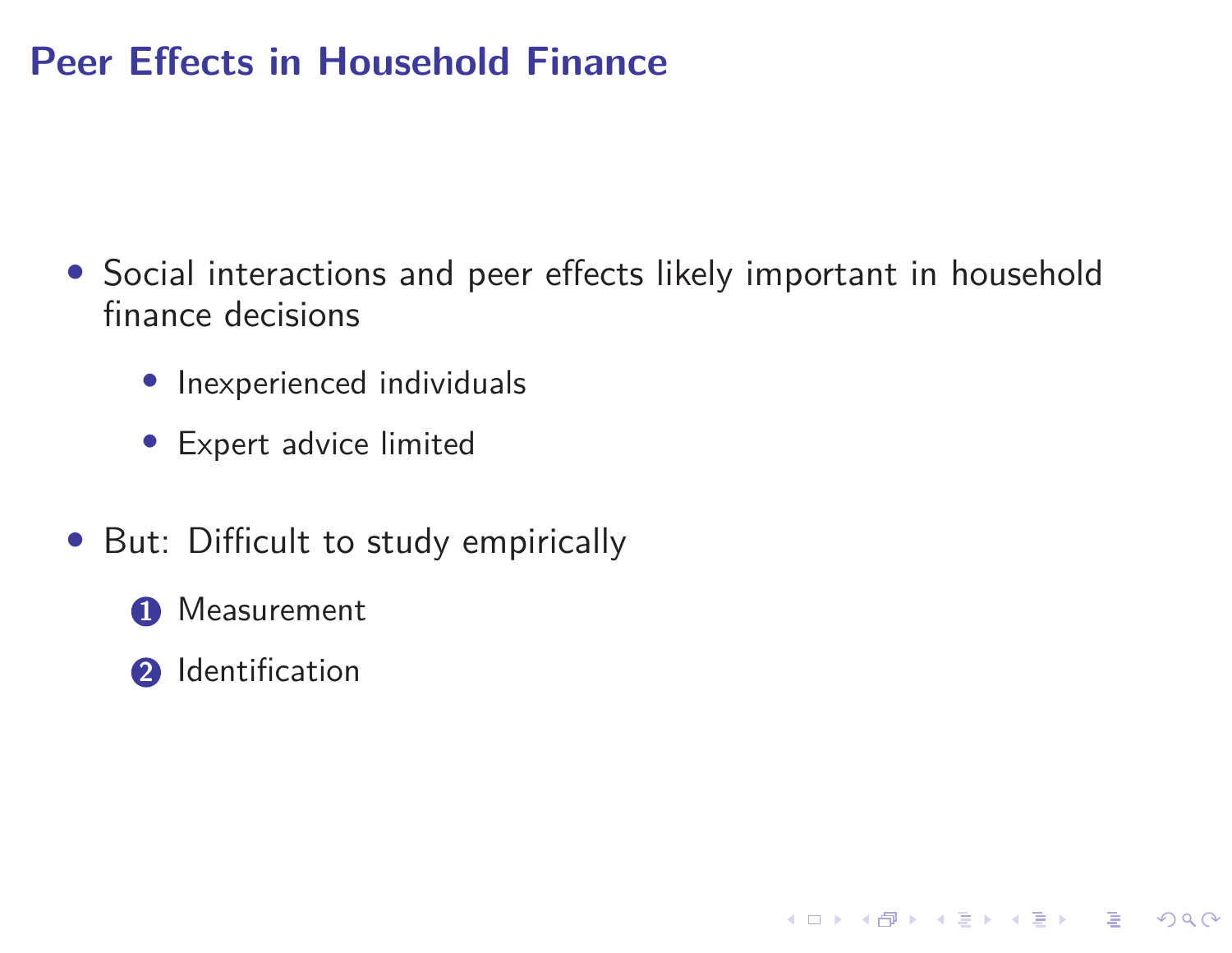- **1 Measurement:** Observe both peers and their choices in the same dataset.
	- $\rightarrow$   $N$  individuals,  $N_f$  friends on average  $\rightarrow$  Data on  $N*N_f$  individuals<br>solutions that the data
	- $\rightarrow$  Inherently big data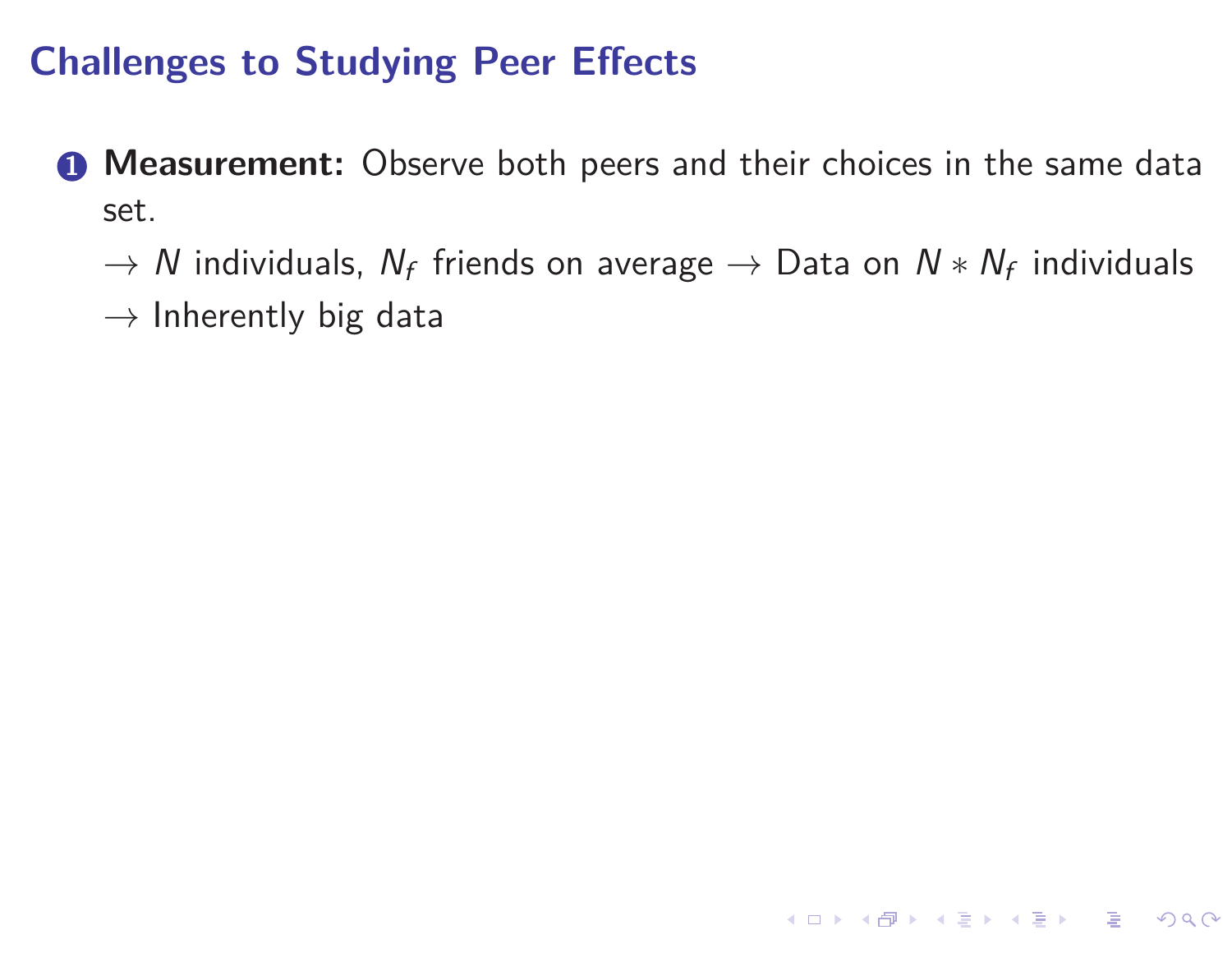- **1 Measurement:** Observe both peers and their choices in the same dataset.
	- $\rightarrow$   $N$  individuals,  $N_f$  friends on average  $\rightarrow$  Data on  $N*N_f$  individuals<br>solutions that the data
	- $\rightarrow$  Inherently big data
- **2 Identification:** Homophily  $\rightarrow$  common shocks & preferences  $\rightarrow$  Correlated Behavior  $\neq$  peer effects Correlated Behavior  $\neq$  peer effects.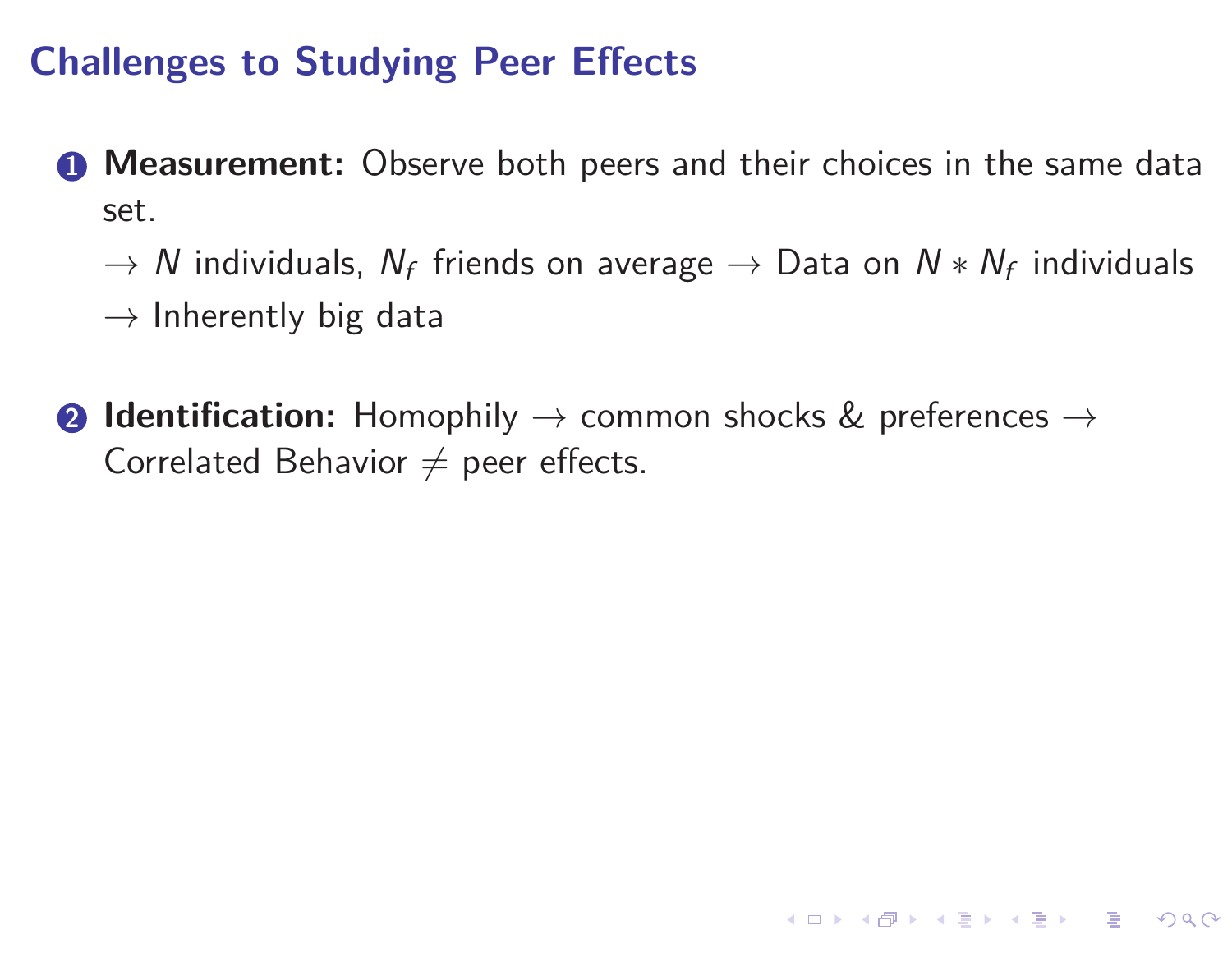**1 Measurement:** Observe both peers and their choices in the same dataset.

 $\rightarrow$   $N$  individuals,  $N_f$  friends on average  $\rightarrow$  Data on  $N*N_f$  individuals<br>solutions that the data

4 ロ > 4 何 > 4 ミ > 4 ミ > ニ = 0 9 Q Q

 $\rightarrow$  Inherently big data

- **2 Identification:** Homophily  $\rightarrow$  common shocks & preferences  $\rightarrow$  Correlated Behavior  $\neq$  peer effects Correlated Behavior  $\neq$  peer effects.
	- $\rightarrow$  Random network<br> $\overline{\phantom{a}}$
	- $\rightarrow$  Endogenous network  $+$  random shock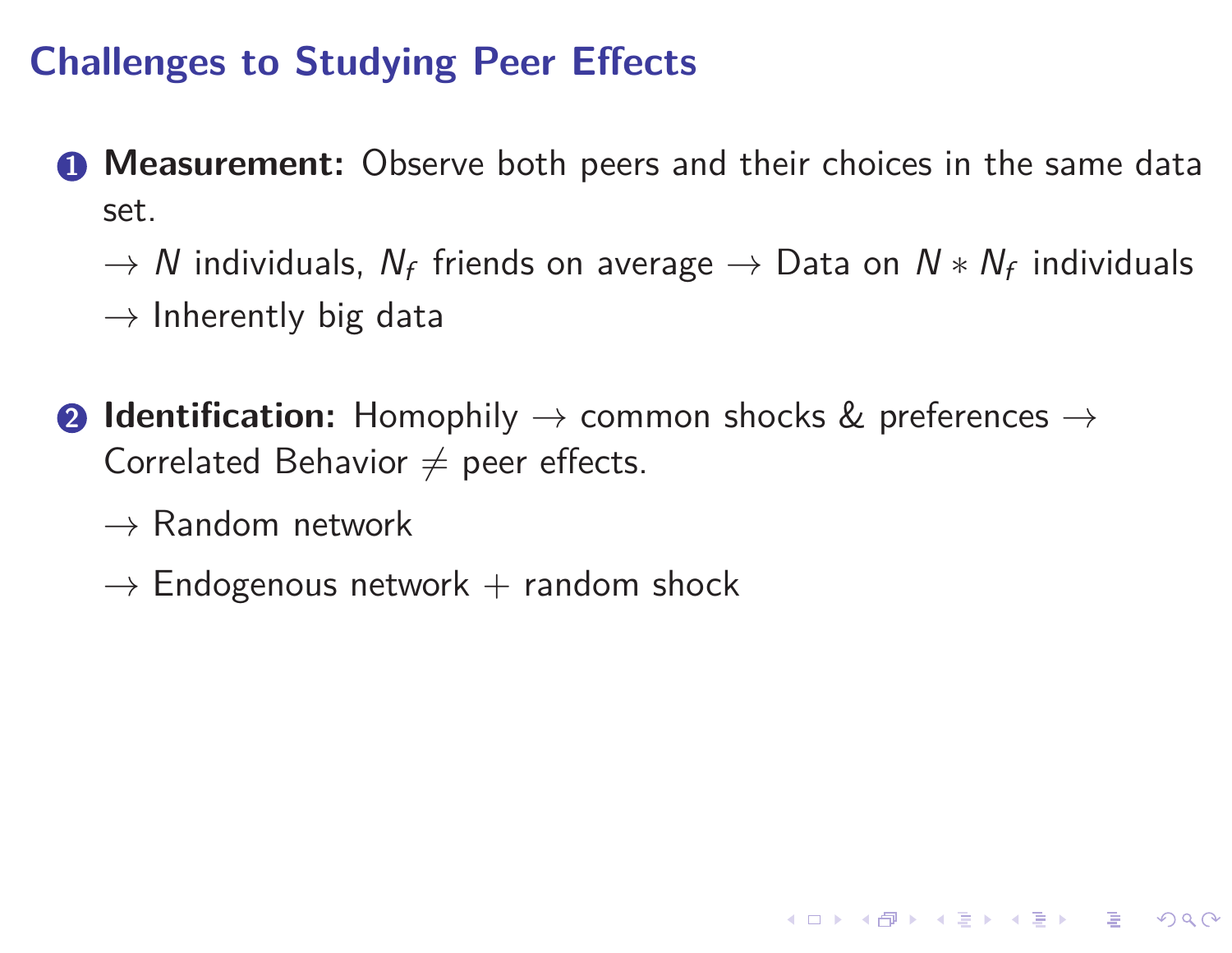**1 Measurement:** Observe both peers and their choices in the same dataset.

 $\rightarrow$   $N$  individuals,  $N_f$  friends on average  $\rightarrow$  Data on  $N*N_f$  individuals<br>solutions that the data

 $\rightarrow$  Inherently big data

- **2 Identification:** Homophily  $\rightarrow$  common shocks & preferences  $\rightarrow$  Correlated Behavior  $\neq$  peer effects Correlated Behavior  $\neq$  peer effects.
	- → **Random network**
		- Effect of behavior of random peer on individual behavior
		- Only subset of peers randomly assigned, hard to understand influence of different types of peers
	- $\rightarrow$  Endogenous network  $+$  random shock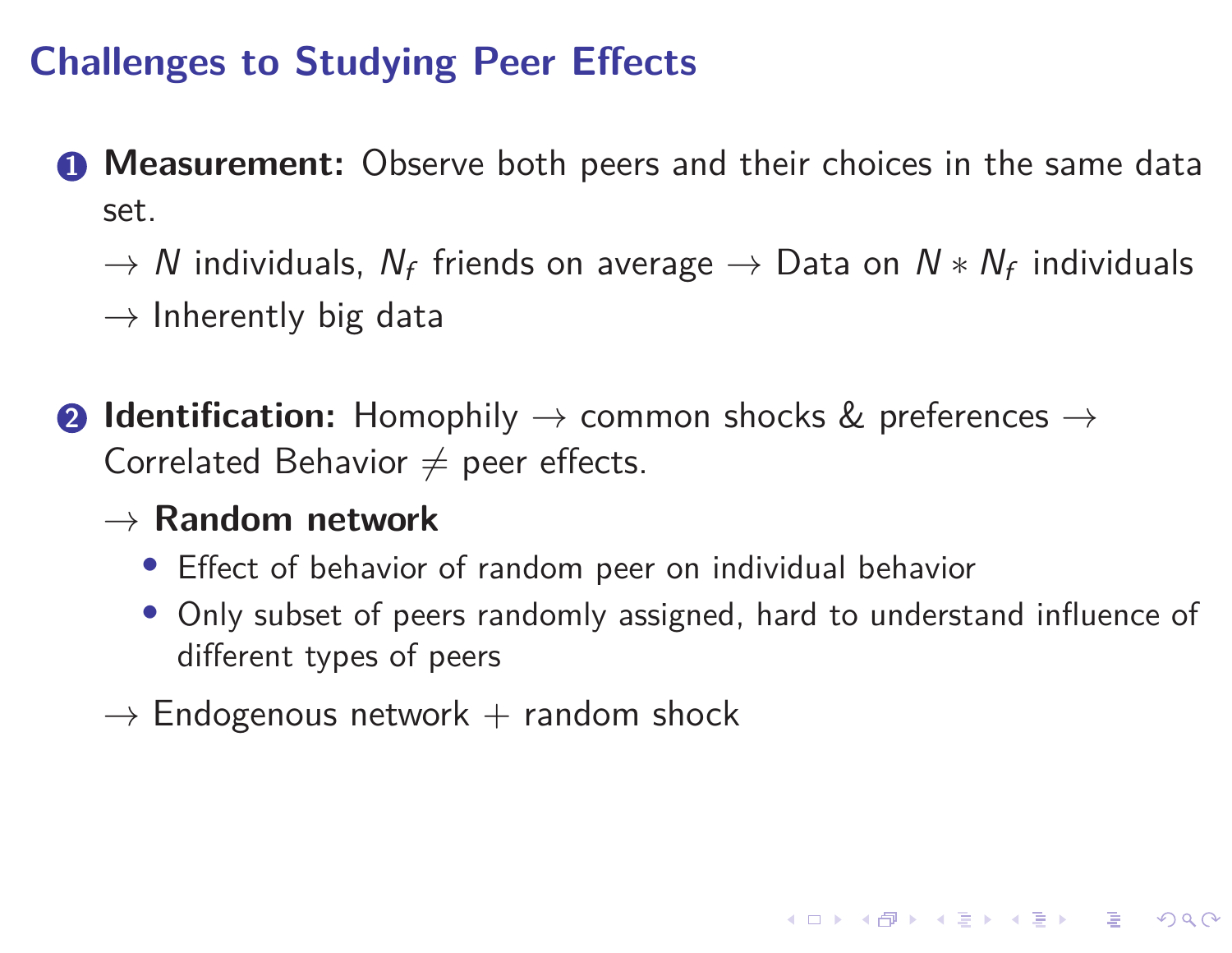**1 Measurement:** Observe both peers and their choices in the same dataset.

 $\rightarrow$   $N$  individuals,  $N_f$  friends on average  $\rightarrow$  Data on  $N*N_f$  individuals<br>solutions that the data

 $\rightarrow$  Inherently big data

**2 Identification:** Homophily  $\rightarrow$  common shocks & preferences  $\rightarrow$  Correlated Behavior  $\neq$  peer effects Correlated Behavior  $\neq$  peer effects.

- $\rightarrow$  Random network<br>• Effect of behavior
	- Effect of behavior of random peer on individual behavior
	- Only subset of peers randomly assigned, hard to understand influence of different types of peers
	- → **Endogenous network <sup>+</sup> random shock**
		- Identify random shock to peer or network
		- Trace effect of shock through (endogenous) network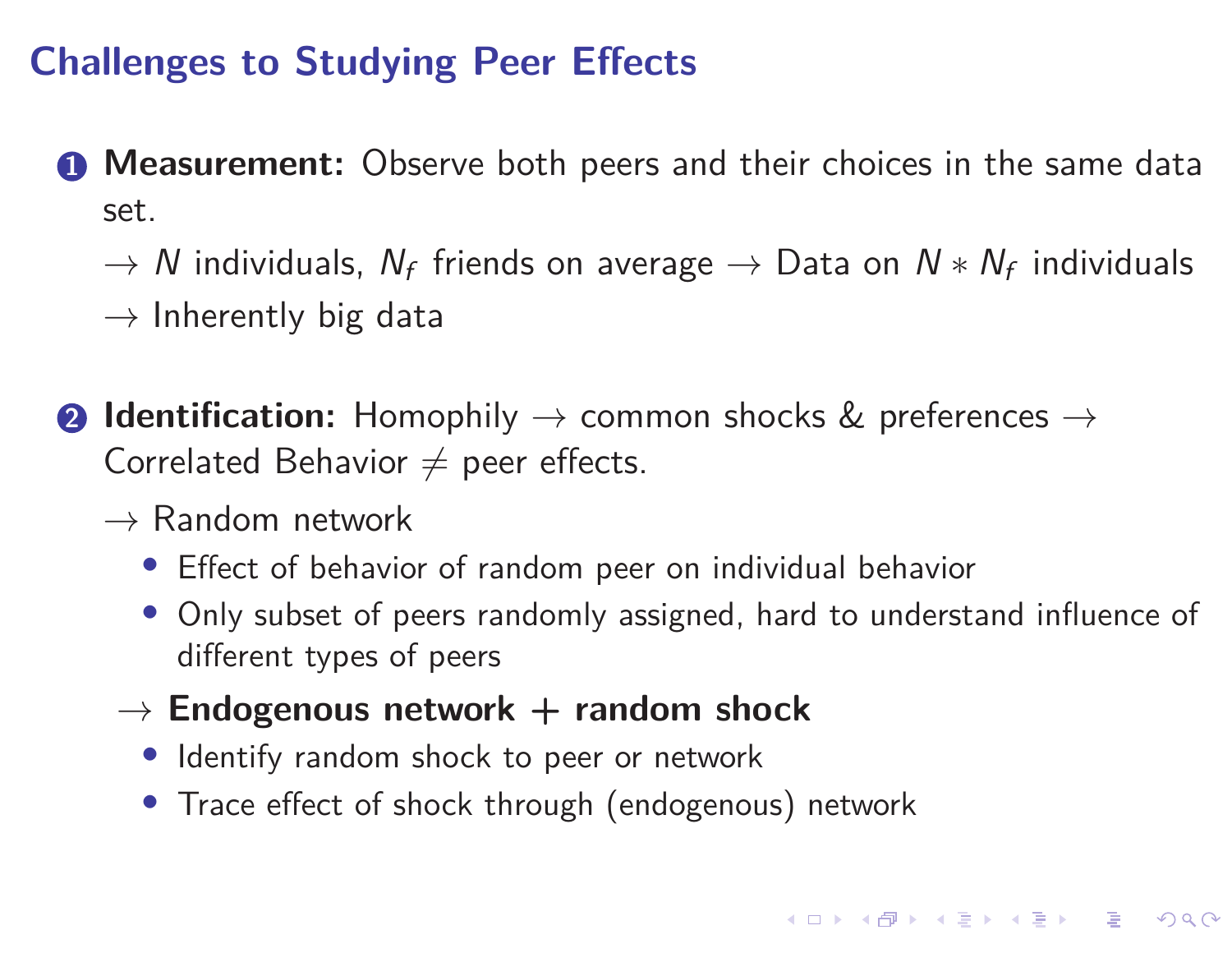#### **Peer Effects: Possible mechanism**

- Why do peers affect behavior?
	- Information
		- Peers source of information
		- Likely due to lack of own experience or expert advice in many householdfinance domains
		- Optimal versus suboptimal use of information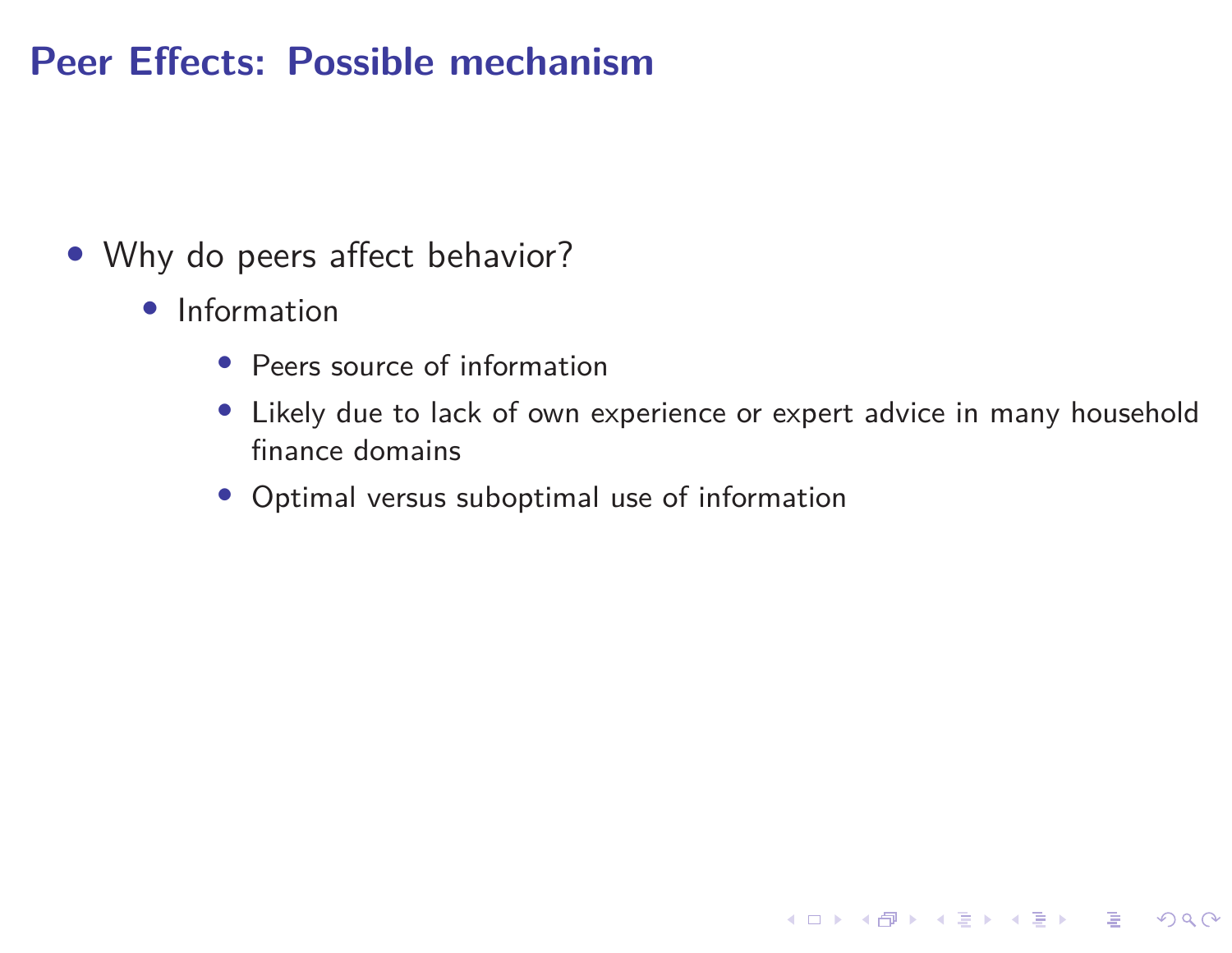#### **Peer Effects: Possible mechanism**

- Why do peers affect behavior?
	- Information
		- Peers source of information
		- Likely due to lack of own experience or expert advice in many householdfinance domains
		- Optimal versus suboptimal use of information
	- Social utility
		- Peers actions directly enter utility function
		- e.g., "Keeping up with the Joneses", desire for recognition, ...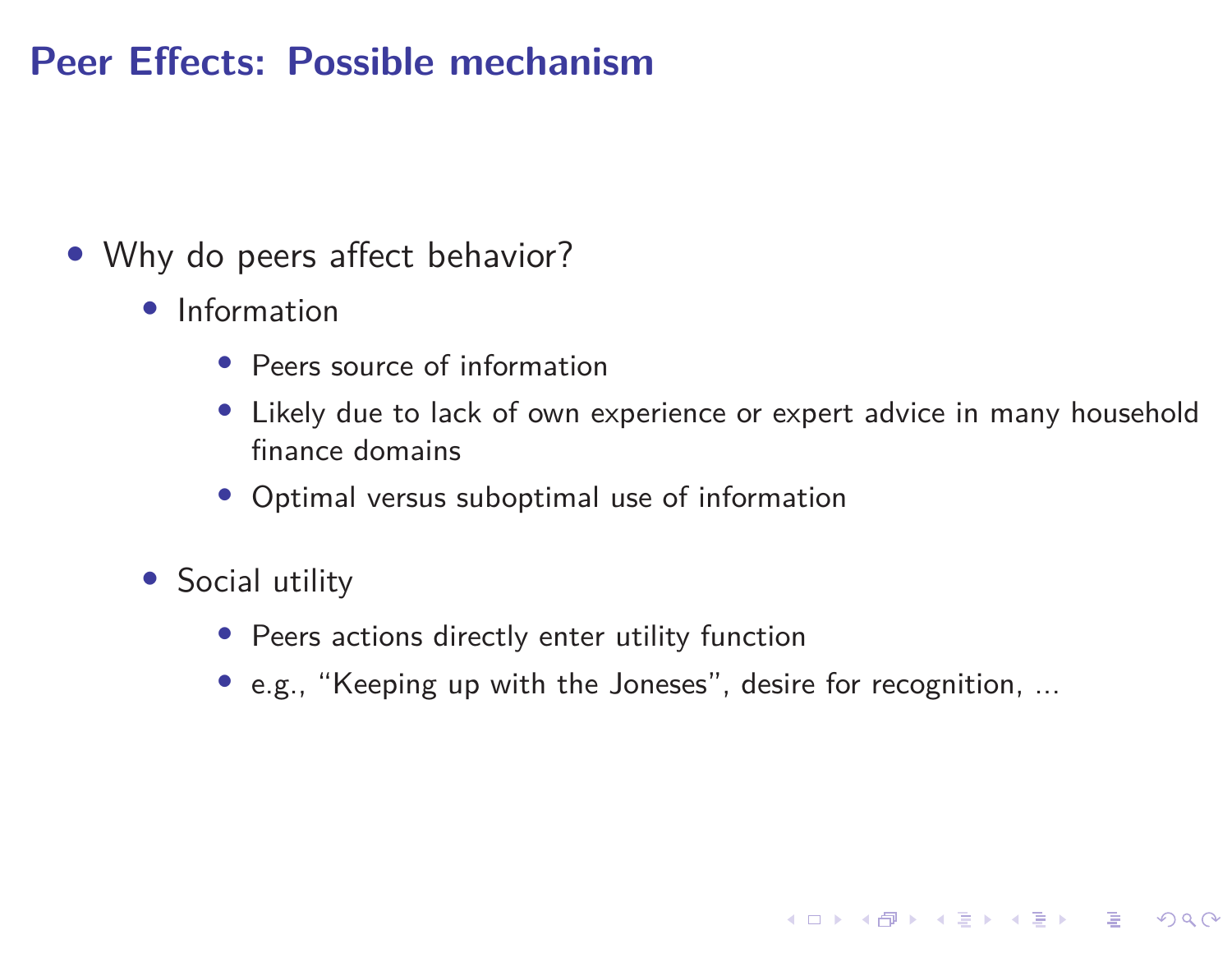#### **Peer Effects in Household Finance: Investors**

- $\bullet$  Retail investors
	- Local peers or work colleagues
	- International data (e.g., Scandinavian data)
	- •Document correlated investment decisions
- More recently: Shift towards understanding mechanism $\rightarrow$  Florian Ederer on "Understanding Mechanisms Underlying Peer<br>Effects: Evidence from a Field Experiment on Einancial Decisions" Effects: Evidence from <sup>a</sup> Field Experiment on Financial Decisions"
- $\bullet$  Professional investors
	- Large fraction of aggregate capital
	- $\bullet$ Importance for asset markets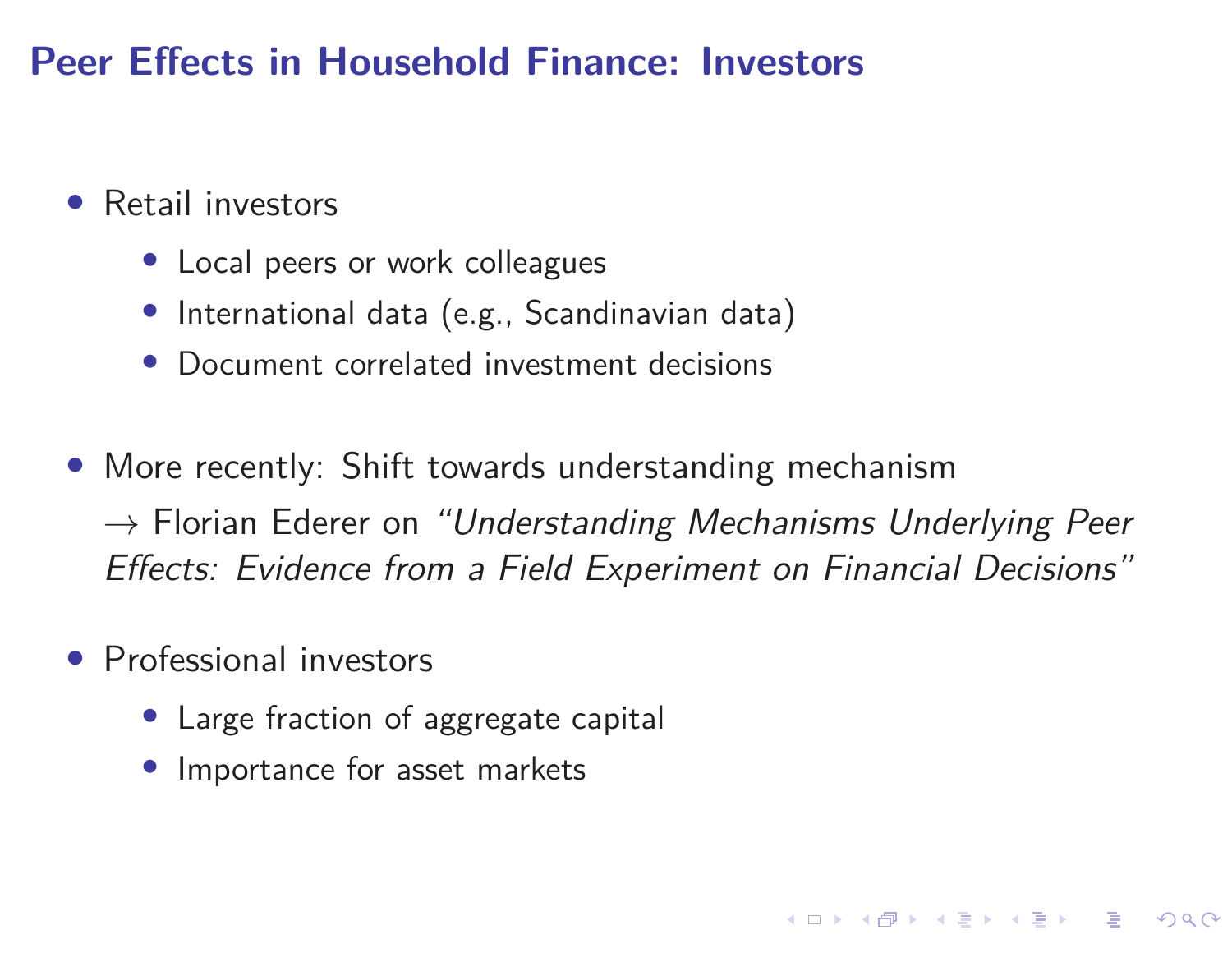#### **Peer Effects in Household Finance: Housing**

- Research and policy interest following <sup>2008</sup> crisis
- Housing: little experience, important decision
- High quality micro data on many housing decisions in US
- $\bullet$ Many choices: home purchase, mortgage, refinancing, ....
- • Neighbors as natural peer group
	- $\rightarrow$  Later today
		- Johannes Stroebel on "The Economic Effects of Social Networks: Evidence from the Housing Market"
		- Jordan Nickerson on "Teachers Teaching Teachers: The Role of Workplace Peer Effects on Financial Decisions"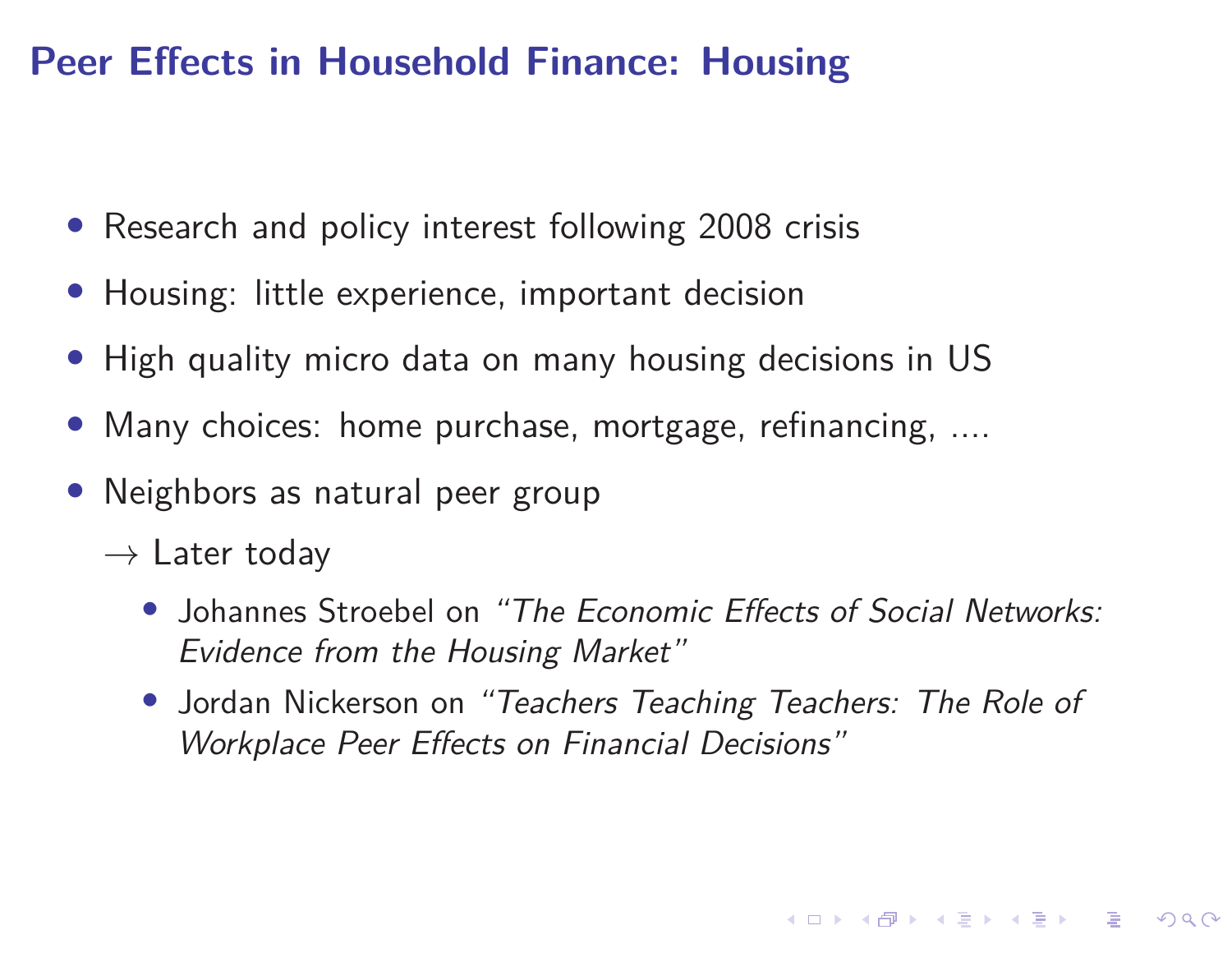#### **Peer Effects in Household Finance: Saving and Borrowing**

### • Retirement savings

- Work colleagues as natural peers
- Data from employer sponsored retirement plans
- Borrowing and default
	- Closely related to peer effects in consumption choices
	- Wide variety of datasets and peer networks
	- $\rightarrow$  Later today<br>• Ankit Kald
		- Ankit Kalda on "Peer Financial Distress and Individual Leverage"
		- • Emily Breza on "Social Networks, Reputation, and Commitment: Evidence from <sup>a</sup> Savings Monitors Field Experiment"